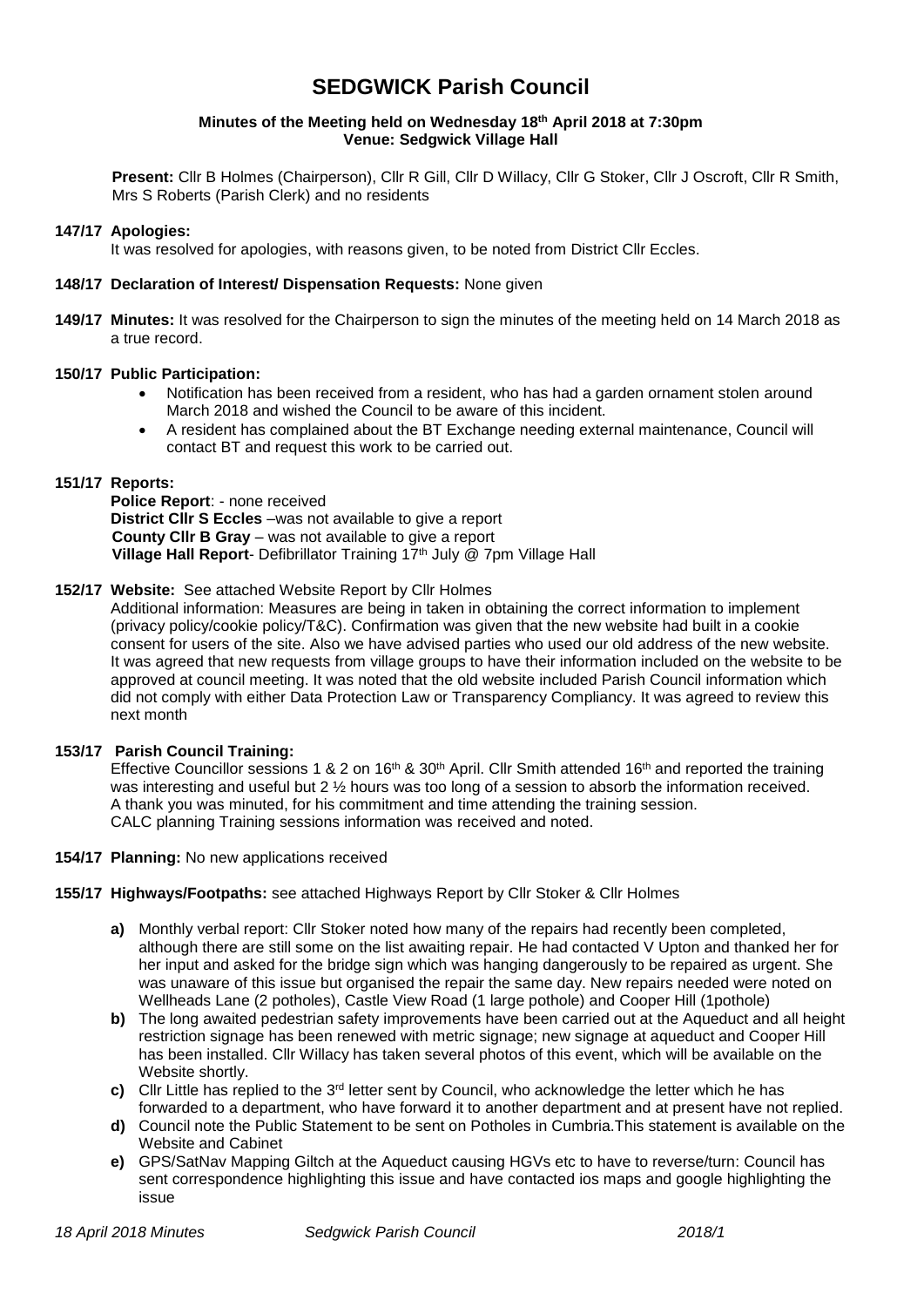**f)** A request for signage to assist parcel deliveries to Wellheads Cottages has been received via Cllr Eccles: This matter was discussed and it was noted that the Wellheads Lane signage is clear and that unfortunately it is not our responsibility to provide signs for individual properties.

## **155/17 Playground /Millennium Field**

Cllr Stoker has carried out the monthly safety check on the Millennium Field and no faults were found other than repairs to the tree slide planned for the drier weather. It was agreed for Cllr Stoker and Willacy to rectify these repairs as soon as possible.

A base had been installed to the basketball stand, Council discussed the installation and all members went to view it. It was agreed to add a further two flags, Cllr Stoker agreed provide measurements so that the installation could be costed and arranged by Cllr Willacy. Cllrs to be asked to approve by email so work could proceed before the summer. It was noted that the picnic furniture was in need of re varnishing.

#### **156/17 Canal**

- a) Canal footpaths monthly inspection: see attached report by Cllr Smith. An inspection walk was planned for 6.30pm June 13<sup>th</sup> and the repairs needed to the footpath edging opposite Amelia would be inspected then. Cllr Stoker agreed to complete repairs to milage post.
- b) The collapsed retaining wall had not been completed, but was scheduled for next Wednesday
- c) The CMP Safety inspection by Alistair Hearne has been requested, Cllr Holmes to contact AH.
- d) Correspondence has been received from the land registry, stating the Council is now the registered owners. The documents inspected at the meeting and approved by Council.

#### **156/17 Data Protection Training for Councillors:** see attached report by Cllr Holmes

- Councillors were reminded that it was best practise to use a separate email account for Parish Business. If there are multiple recipients, the BCC not CC field should be used, and a disclaimer footer should be inserted in all Parish Council emails.
- Council is now Registered with the ICO, DD payment set up and we have received the certificate.
- Council is seeking advice for website cookie and privacy policy on website /permission for website links
- CALC Data Protection Policy received and approved
- CALC Freedom of Information Policy received and approved
- Information has been received from the Commissioner's Office and all Councillors are advised to read it and visit the website to further their understanding of GDPR.

## **157/17 Standing Orders: Review and Update of the Orders**

Information has been received from CALC to enable Council to update the Standing Orders, Council have viewed the new version, and all agreed to accepting it.

- **158/17 Risk Management Assessment, storage of documents and Asset Register Review and update** Assessment reviewed, and all approved the updated version. The computer information back-up regime and storage of archived electronic documents, passwords and deeds were discussed; the Chairperson will set up a "Chairman's Box" to contain all of the relevant. Asset Register received and approved.
- **159/17 Approval of Annual Accounts returns 2017/18:** Council approved the new format Annual return and Accounts, which were signed by Chairperson and Finance Officer. It was resolved to certify the council as exempt from a limited assurance review by the external auditor and that the qualifying criteria have been met. The Accounts are ready to be inspected by the Internal Auditor and arrangements would be made for this inspection. CALC have forwarded a new and enhanced Internal Auditor Checklist that now included a check on all legal policies (DP, Information, Standing Orders and Financial Regs. The existing Financial Policy (2014) was re-approved as sufficient for the current audit but the newly received NALC template would be used to update Financial Regulations at next month's meeting. Clerk agreed to circulate the draft she had prepared.

In light of the new financial requirements it was agreed Cllr Oscroft as Financial Verifier and in his absence Cllr Smith, so that bank reconciliations and monthly accounts can be independently verified at each meeting by a councillor who is not a cheque signatory. This enhances security and will make us fully compliant with the new expectations. Correspondence has been received from AGAR and Governance and Accountability for smaller authorities and they have been circulated to Councillors.

#### **160/17 Finance**

- a) The Bank Balance as of 31 March 2018 Current a/c £2,707.32
- b) Payments: DD First Utilities April £18.99, Treble3 New Website & additional work £918.00, APM Expenses £36.90, CALC Training £70.00, Zurich Annual Insurance £438.23, CALC Subscription £165.00 and DH Willacy concrete base erected for netball stand £71.76
- c) The Accounts Report for 14<sup>th</sup> March 2018 was verified by Cllr Oscroft and accepted.